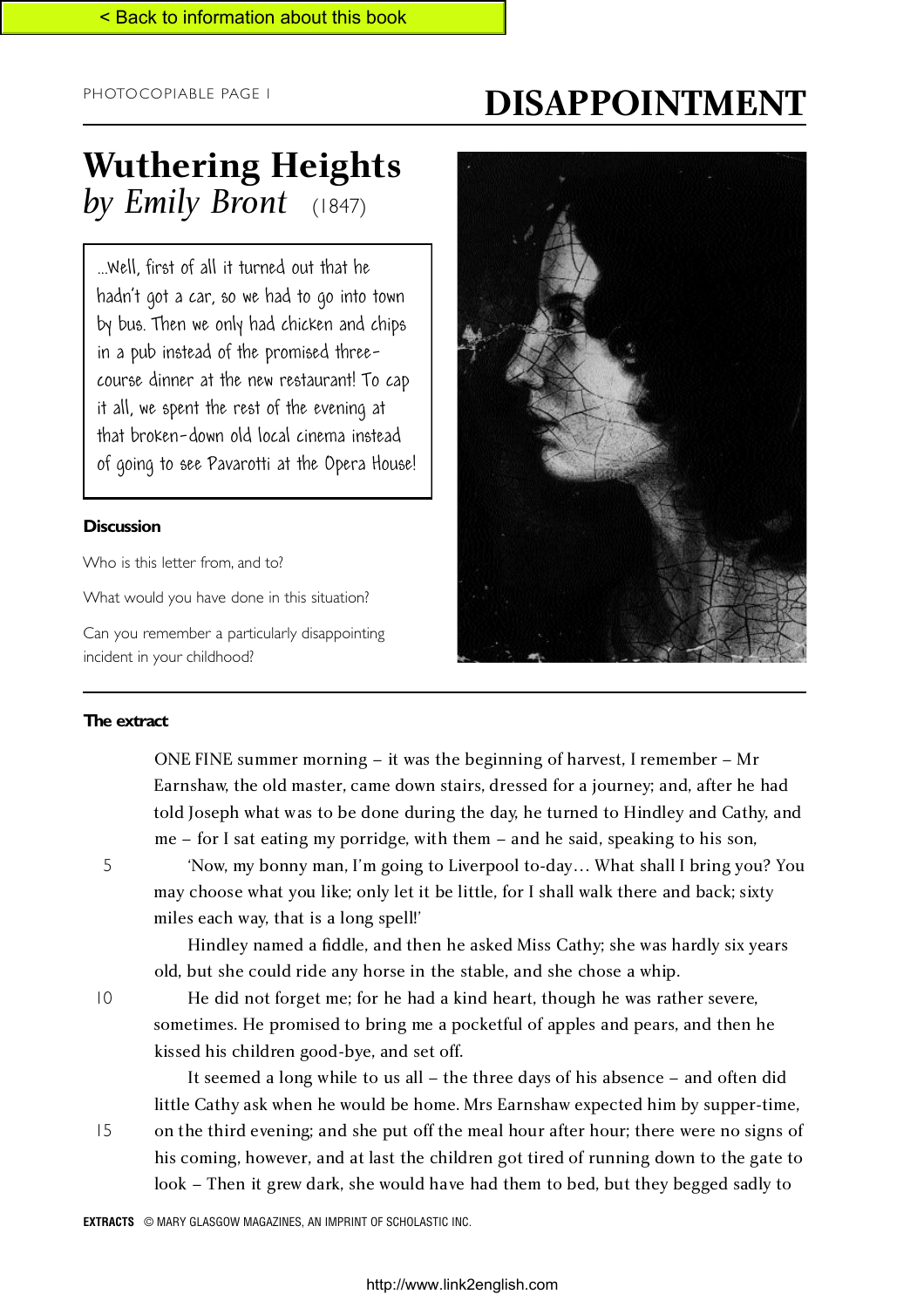be allowed to stay up; and, just about eleven o'clock, the door-latch was raised quietly and in stept the master. He threw himself into a chair, laughing and groaning, and bid them all stand off, for he was nearly killed – he would not have another such walk for the three kingdoms.

'And at the end of it to be flighted to death!' he said, opening his great coat, which he held bundled up in his arms. 'See here, wife; I was never so beaten with anything in my life; but you must e'en take it as a gift of God; though it's as dark almost as if it came from the devil.'

We crowded round, and, over Miss Cathy's head, I had a peep at a dirty, ragged, black-haired child; big enough both to walk and talk – indeed, its face looked older than Catherine's – yet, when it was set on its feet, it only stared round, and repeated over and over again some gibberish that nobody could understand. I was frightened, and Mrs Earnshaw was ready to fling it out of doors: she did fly up – asking how he could fashion to bring that gipsy brat into the house, when they had their own bairns to feed, and fend for? What he meant to do with it, and whether he were mad?

The master tried to explain the matter; but he was really half dead with fatigue, and all that I could make out, amongst her scolding, was a tale of his seeing it starving, and houseless, and as good as dumb in the streets of Liverpool where he picked it up and inquired for its owner – Not a soul knew to whom it belonged, he said, and his money and time, being both limited, he thought it better to take it home with him, at once, than run into vain expenses there; because he was determined he would not leave it as he found it.

Well, the conclusion was that my mistress grumbled herself calm; and Mr Earnshaw told me to wash it, and give it clean things, and let it sleep with the children.

Hindley and Cathy contented themselves with looking and listening till peace was restored; then, both began searching their father's pockets for the presents he had promised them. The former was a boy of fourteen, but when he drew what had been a fiddle, crushed to morsels in the greatcoat, he blubbered aloud, and Cathy, when she learnt the master had lost her whip in attending on the stranger, showed her humour by grinning and spitting at the stupid little thing, earning for her pains a sound blow from her father to teach her cleaner manners.

#### **Glossar y**

**bonn y** (5): healthy-looking **stept** (19): stepped (old spelling) **flighted** (22): frightened **e'en** (24): even **brat** (31): child ( a word used to show contempt) **bairns** (31): children **blubbered** (46): cried noisily



**EXTRACTS** © MARY GLASGOW MAGAZINES, AN IMPRINT OF SCHOLASTIC INC.

20

25

30

35

40

45